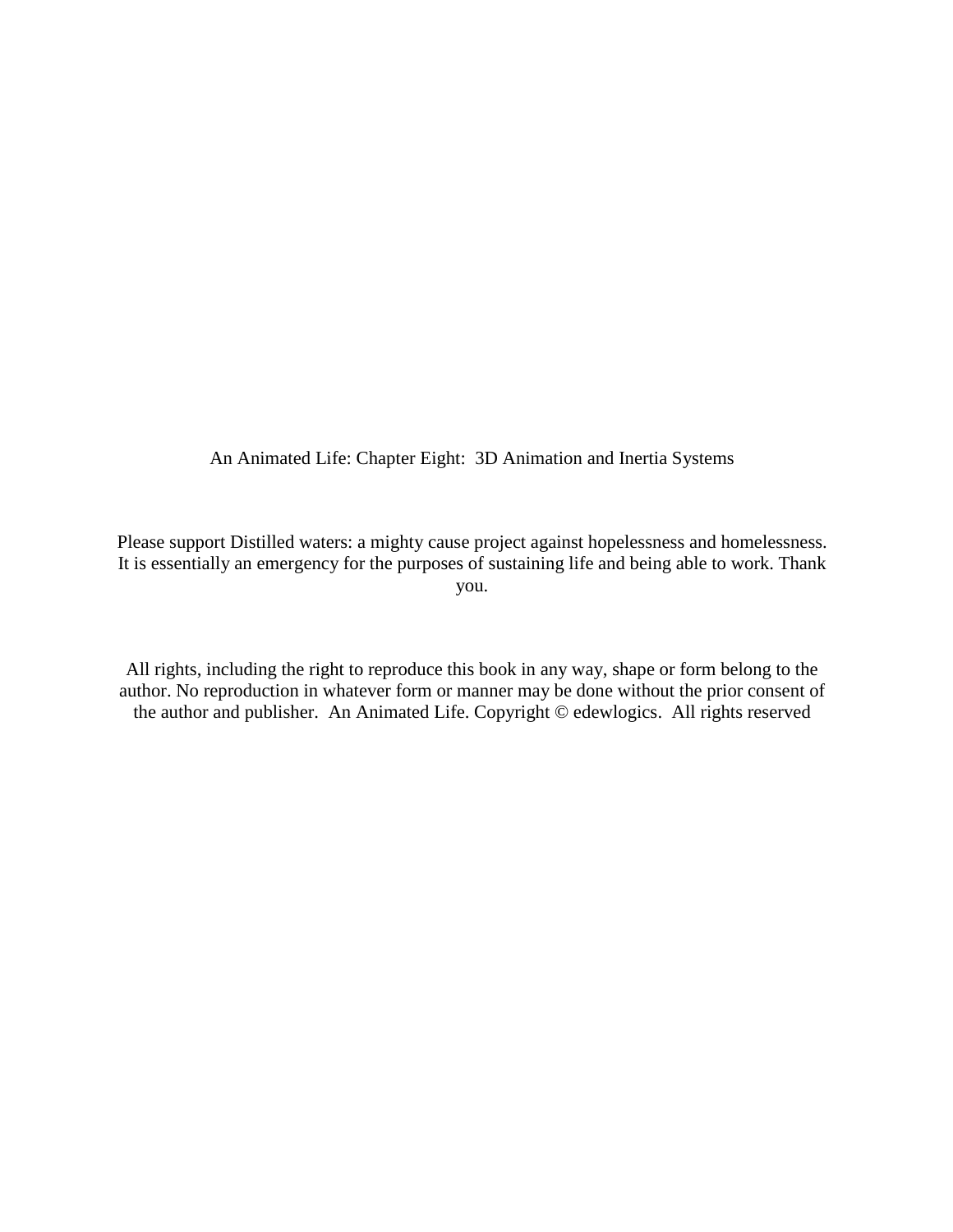## **3D Animation and Inertial Systems**

Inspecting and studying the daily attributions and procedural affirmations of the earthly spatial "sky", I find that the clouds are disposable aspects of its operational expressions. They are not real in a sense, in any sense, in all sense. They have no possibility of being translated into three dimensional formation of any kind. They are absurd. At least something real can sustain and retain as aspect of itself, as itself in the least. Something real must know translational motion, that is, it must own the capability to move itself through the space or spaces it transverses relative to the procedural precession of its relativity essences, sequences and consequences. This thought brings about the questions of retain-ability, transverse-ability and the necessary fulfilling qualities for the pre- axial, pro-axial, abaxial and post-axial spatial translocation of essential mass into focus.

"Clouds are retain-able", cannot be sustained as a premise because they are not. "Clouds are not retain-able" becomes premise and "They must die," becomes a probable consequent premise. A consequent in this case is an incidental or product effect due to a cause and causation is what a consequential infraction must imply by holding the ability to change rotational dynamics into a trans-locatable one. Here I may go on and on about this issue but I will rather not. That will happen for a different entry. The important aspect of this introduction is in the investment understanding of space as an effect in essence, product, byproduct etc. and to bring the spatial translocation of essential mass into focus.

From the implication of clouds, it is important to illustrate how animation is a necessary component of both life and death. The pronunciation of life becomes as important as the renunciation of death. The ill recognition of one leads to the ill recognition of the other and vice versa. The doubling down of the two is an ultimate scientific catastrophe pronouncing life—like some shadowing of a consequent penumbra, that outer shadowing of the darker sunspot. The moment of inertia for the x coordinating magnetic moment diagram in the previous chapter for instance is the integration of x squared whose vectorial implication is of  $x^2 \rightarrow x^2$ , the length of the diagonal of the figure.

What are the consequences of this discussion in physics? The interbreeding of belief systems within the sciences interbreeds a subtle destructive idea which feeds the foundational "reasoning" pot" of inter-relativity, interactivity within society. And in hardened and unchecked states these "reasoning pots" may stand as excuses for executing on the destructive premises supposed upon "scientific and universal truths". Such, there are lots of horrible consequences for the adoption of inadequate and erroneous adaptation of ideations in science. That is, aside from the fact that there are existential implications in the differentiations here.

There was the case of a citizen shooting of a police officer seated in his patrol car. The reason this is important is that the police officer was shot ten times, the killer counted ten and his head was the target. Taking into account the position of the killer relative to the officer and the human anatomy of location relevant, I drew up a 2D representation of the mechanics involved: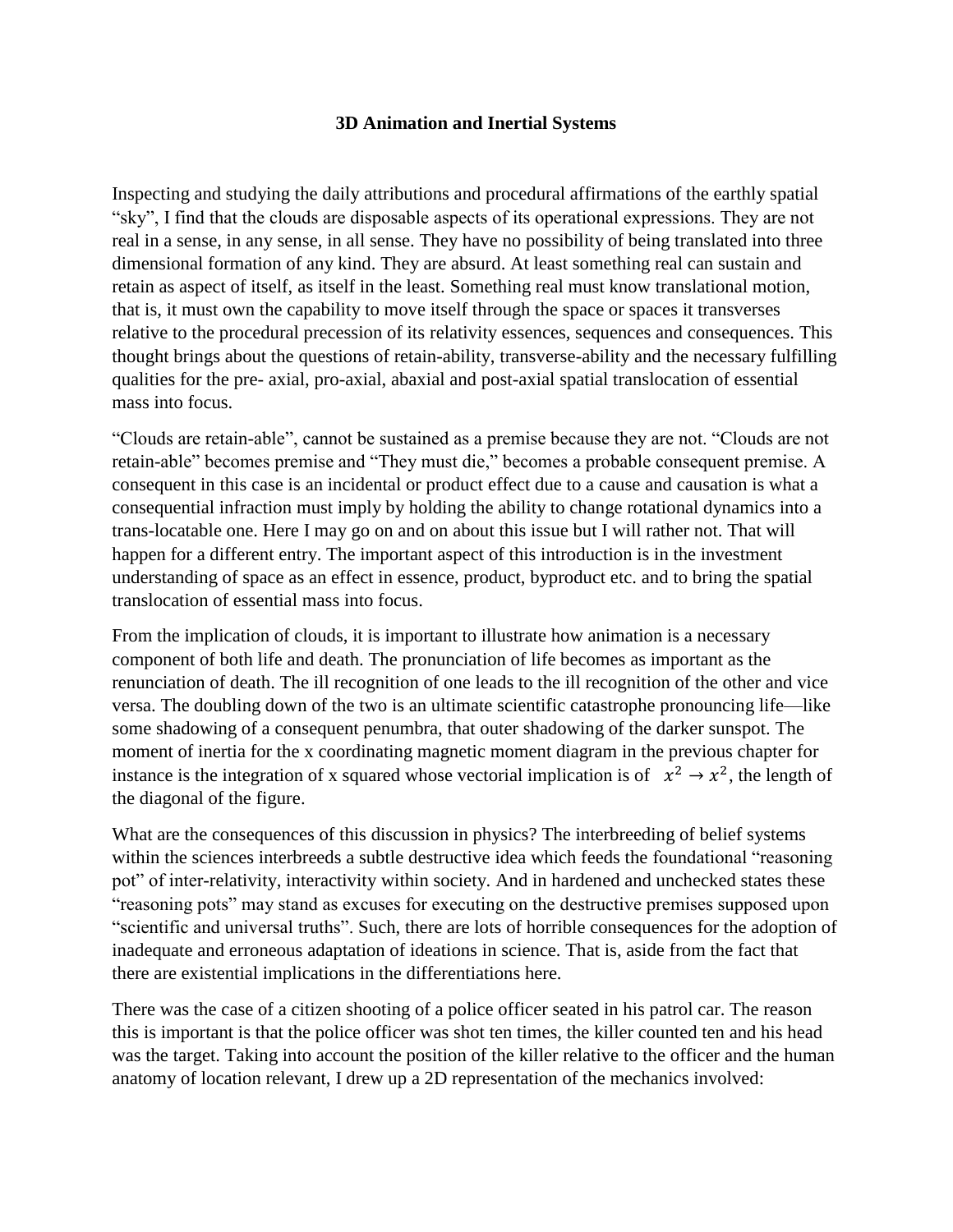

The accurately scientific x coordinating coordination which involves authentic reality of x coordination and xy coordination and can never involve life and death within x coordination looks like this:



The x squared implies x squared implies the integration of moments of inertia against the direction of xy coordination and there is always work to be done against inertia for antigravitation complexes. This cannot be so with xy coordination because in order to have this particular moment of inertia integration, you need to have only one variable, x or y, never xy or yx.

What should be most notable is that there is a Northeastern, NE transverse location as well as a Southwestern, SW transverse location. The SW location in this case must be noted as a strict illogical reality—it is the location of inertial. What may be the supposition of 10 in this 2D illustration? Where is the supposition of the justification for the 10 shots? Where is the reasoning for the kill? Here it looks simple and inconceivable but I took the time to flesh out the mathematical and logical value of the deadly action in 3D form from the 2D mechanics illustrations. Here is the sequence of work from the first linear derivation to the 3D representation.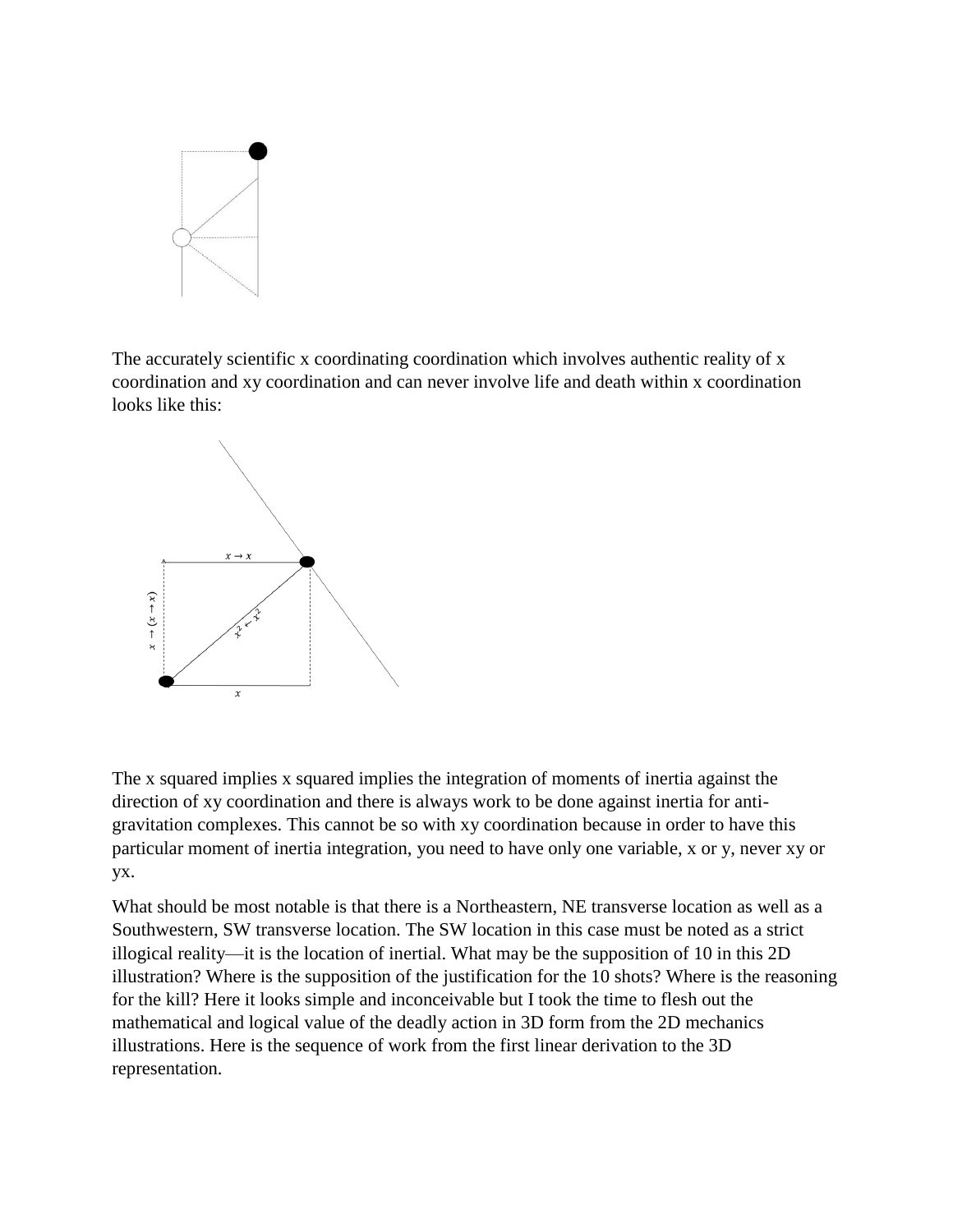

Here, unless with an expert eye, you may not be able to see the similarity between the 2D representation and the 3D representation but I will point them out. You can find the "Z" formation which is made up mainly of triangles by joining the second transverse location with the floor to directly meet the linear projection of the first transverse location. To see the first transverse location in the NE you have to see the irregular quadrilateral, Trapezium. In the 3D version, it is in the back end and it is inverted.

The scientific sequences I detail here from equation to line to 2D to 3D now entail the illogical premises I have been alluding to—sanity has never met a side-headed parallel human or a human living and breathing upside his head (upside down). What may be the real anatomical construct here? What does inertial truly mean here? Is it real? Is it a facade? Could it be something much more troubling? Indeed there is something more irrational you may not be able to easily see.

It is much more than my scientific opinion that the attempt to create a third "Z" dimension relative to a 2 dimension-ally deformed coordinate system (to be discussed in future space-time entries) sustained a further degeneration of the defects inherited. This disarrayed induction will be discussed further in the second entry for 3D Animation, 3D Animation and Folds with what I call "The Shutterfly Effect."

There is a space dynamics involved here which transcends Einstein's projection of space because he excluded the source or as I named her, "The Third Observer." It is important that I express in this entry that mass, expressed as inertial here becomes more Newtonian, the force and the relativity truly existing being more important. There is no inertial relevant to the ten shots to the